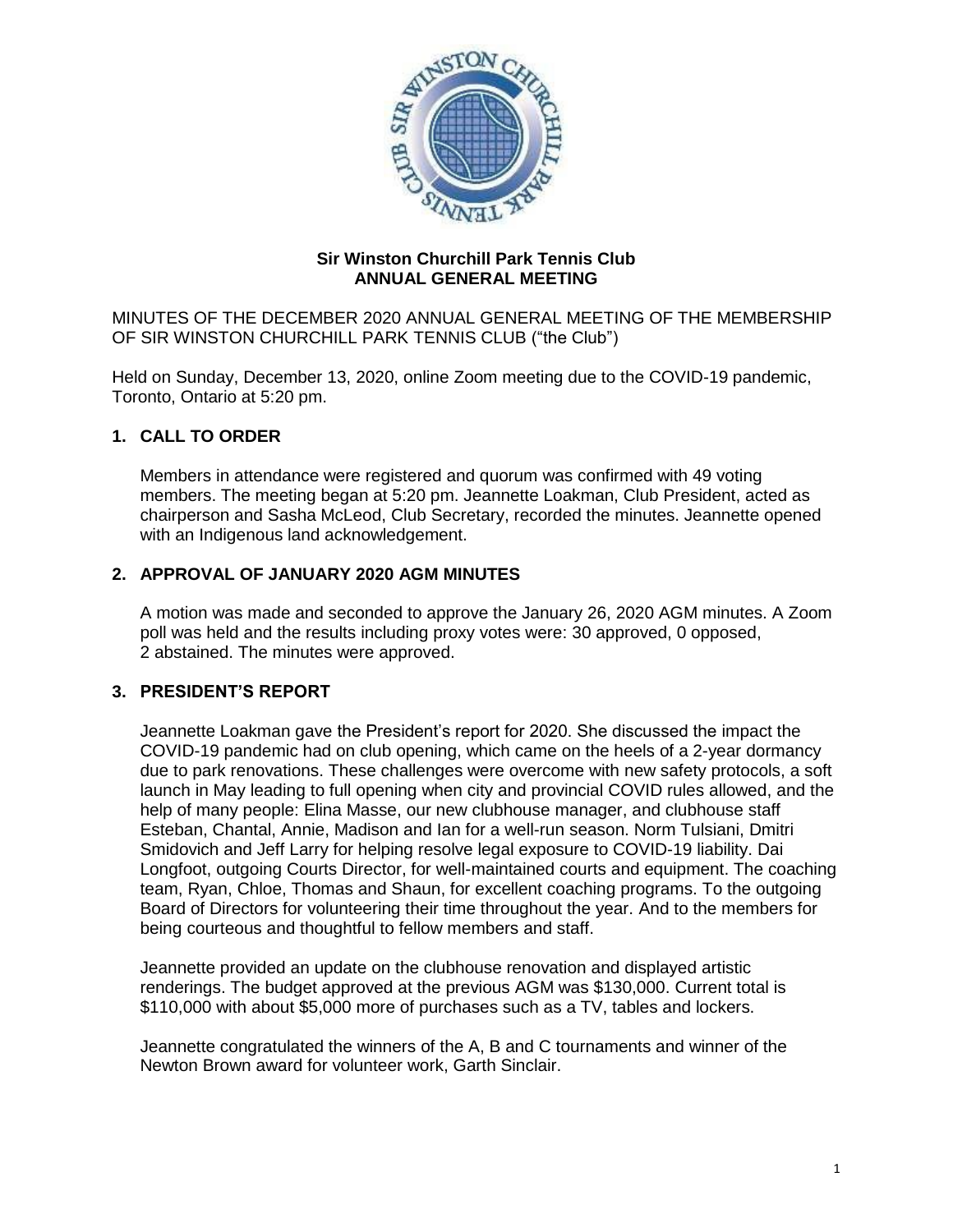# **4. 2020 SURVEY RESULTS**

The 2020 membership survey results were positive with an overall satisfaction of 4.6 out of 5 stars (95% confidence interval). Gift certificates were awarded to four members for completing the survey.

During the Q&A period, members' questions regarding the following topics were addressed:

- How the maximum membership # is determined. *A: City requires 100 people per court. We translate that to 100 adults, so 100 x 10 courts = 1,000 adult members. Juniors are added on top of that.*
- Is the same membership max. being held for 2021? When do we renew for 2021? *A: New Board and Membership Director will determine.*
- Can clocks be installed on courts to track time? *A: New Courts Director can consider.*
- Can we have more drop-in sessions? *A: COVID restricted that this year. Next year we'll aim to have more social round robins/drop ins.*
- The survey said 87% of online bookings were done by members. Who made the other 13% of bookings? *A: Staff and teaching pros.*
- Will we continue surveys in the future? *A: Up to next Board. Surveys have been a good means to see how we're doing and obtain members' ideas.*

# **5. APPROVAL OF REVISED BYLAWS**

Dmitri Smidovich, outgoing Vice President, summarized the new bylaws. They have been modernized and to set us up for moving to the Ontario Not-for-Profit Corporations Act once proclaimed in force. Key changes include clarity on Board terms, clarity on which portfolios are officers and directors, updates to Board composition, and change fiscal year-end from September 30 to November 30. The Board obtained external legal review by counsel who specialize in the not-for-profit legislation. Dmitri addressed questions of clarification.

A motion was made and seconded to approve the new bylaws. The bylaws require 2/3 votes to approve, per current bylaws. The poll results were: 39 approved, 1 opposed, 1 abstained. The bylaws were approved.

### **6. ELECTION OF 2021 EXECUTIVE**

An election process with polling was held, following which the new Board was elected:

| <b>POSITION</b>        | <b>NAME</b>                              |
|------------------------|------------------------------------------|
| President              | Jeannette Loakman                        |
| <b>Vice President</b>  | Norm Tulsani                             |
| Secretary              | Sasha McLeod                             |
| Treasurer              | <b>Kaitlyn Lee</b>                       |
| Courts                 | <b>Hersh Rubinoff</b>                    |
| Membership             | <b>Richard Lewis</b>                     |
| Clubhouse              | Lotta Lindblum                           |
| Competition            | Kelli Leizer                             |
| Social x 2             | Neil Fowler, Mike Sereny                 |
| Communications x 2     | Kathy Flaxman, Emily English             |
| Directors at Large x 3 | Jeff Larry, Stephanie Jones, Nancy Huang |